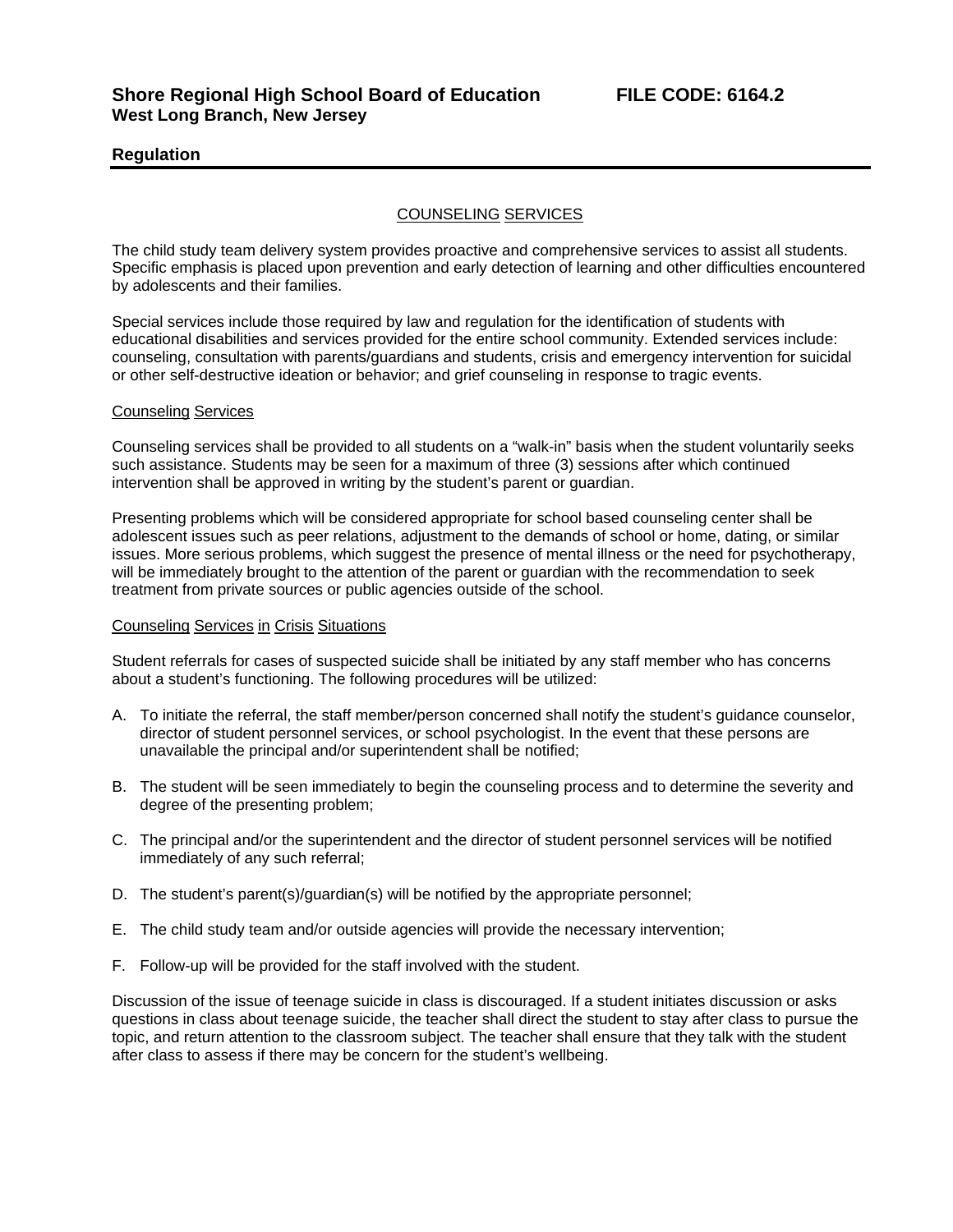## COUNSELING SERVICES (regulation continued)

#### Referral to the Child Study Team

Student referral for other types of emergencies, academic and/or behavior assessment shall be approved by the principal and sent to the Child Study Team. These include:

- A. The threat or actual performance of behavior that may seriously impair the physical safety of the student or others in the school setting;
- B. An acute and severe emotional reaction which cannot be dealt with appropriately through existing school channels, and which may necessitate emergency treatment through medical or mental health facilities;
- C. Any other situation involving students deemed as an emergency by the principal;

#### Procedures for Referral to the Child Study Team

The following procedures will be followed when a student is referred to the Child Study Team for other types of emergencies, academic and/or behavior assessment:

- A. Consultation will be held with appropriate school staff, to gather as much information as possible in a brief time;
- B. If available, the school psychologist will interview the student, otherwise the student will be interviewed by a staff member assigned by the principal or the superintendent;
- C. Results of the interview shall be reported to the child study team;
- D. The child study team will evaluate the available information and present recommendations for possible action to the principal and/or the superintendent.

Child study team and crisis counseling services will be provided for students and staff in the event of a catastrophic incident. These types of incidents include peer death or suicide, critical or fatal accidents affecting person(s) of perceived significance, natural disasters, or similar occurrences.

## Response to Tragic Events

These procedures for staff action should be used in the event of a tragedy affecting the Shore Regional High School community. It is understood that these procedures would be adapted to the particular and unique characteristics of a tragic event. This type of incident includes, but is not limited to, peer death or suicide, critical or fatal accidents affecting person(s) of perceived significance, natural disasters, or other similar types of occurrences.

The purpose of this program is to provide the school district with guidelines and strategies for an immediate response to a tragic event. The goals of the program are:

- A. To control activities and events which may arise following a death;
- B. To bring the feelings of grief, loss and fear of death to the fore;
- C. To facilitate the processing and acceptance of those feelings; and then
- D. To bring the grieving to closure.

Program implementation is to be accomplished by the school's administrators, the faculty trained in grief counseling, and the professional staff of the guidance and Special Services Departments.

## Response Teams